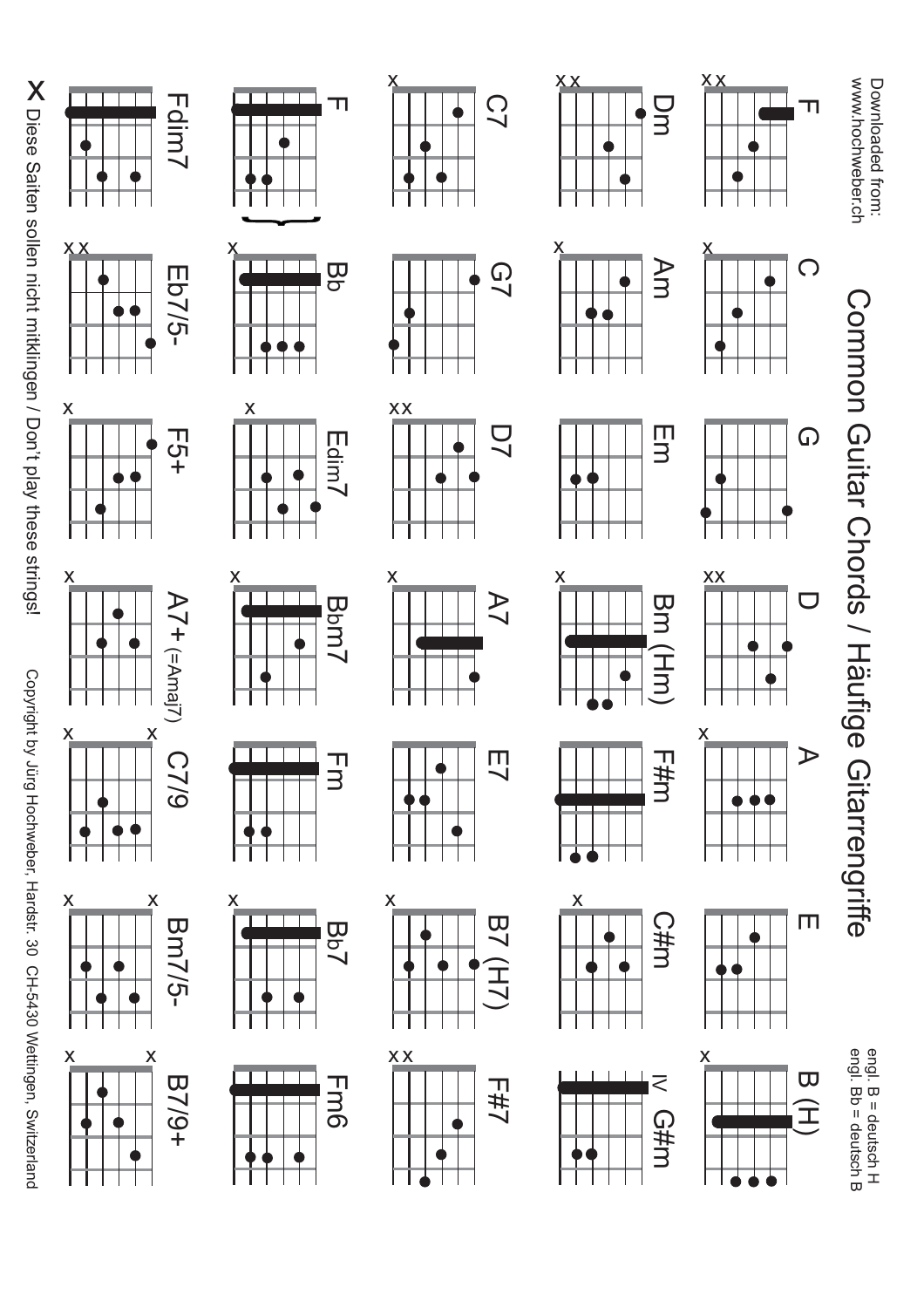

## Griffbrett / Fretboard **Griffbrett /** *Fretboard*



œ

œ

© Copyright 2002 by Jürg Hochweber, Switzerland © Copyright 2002 by Jürg Hochweber, Switzerland ges = g flat

fis = f sharp<br>ges = g flat

fis = f sharp english b = cornan b

**h**

**b**

english

**b**

b = german

 **b**

= german

**\***

Jürg Hochweber Jürg Hochweber

leere Saiten *open strings*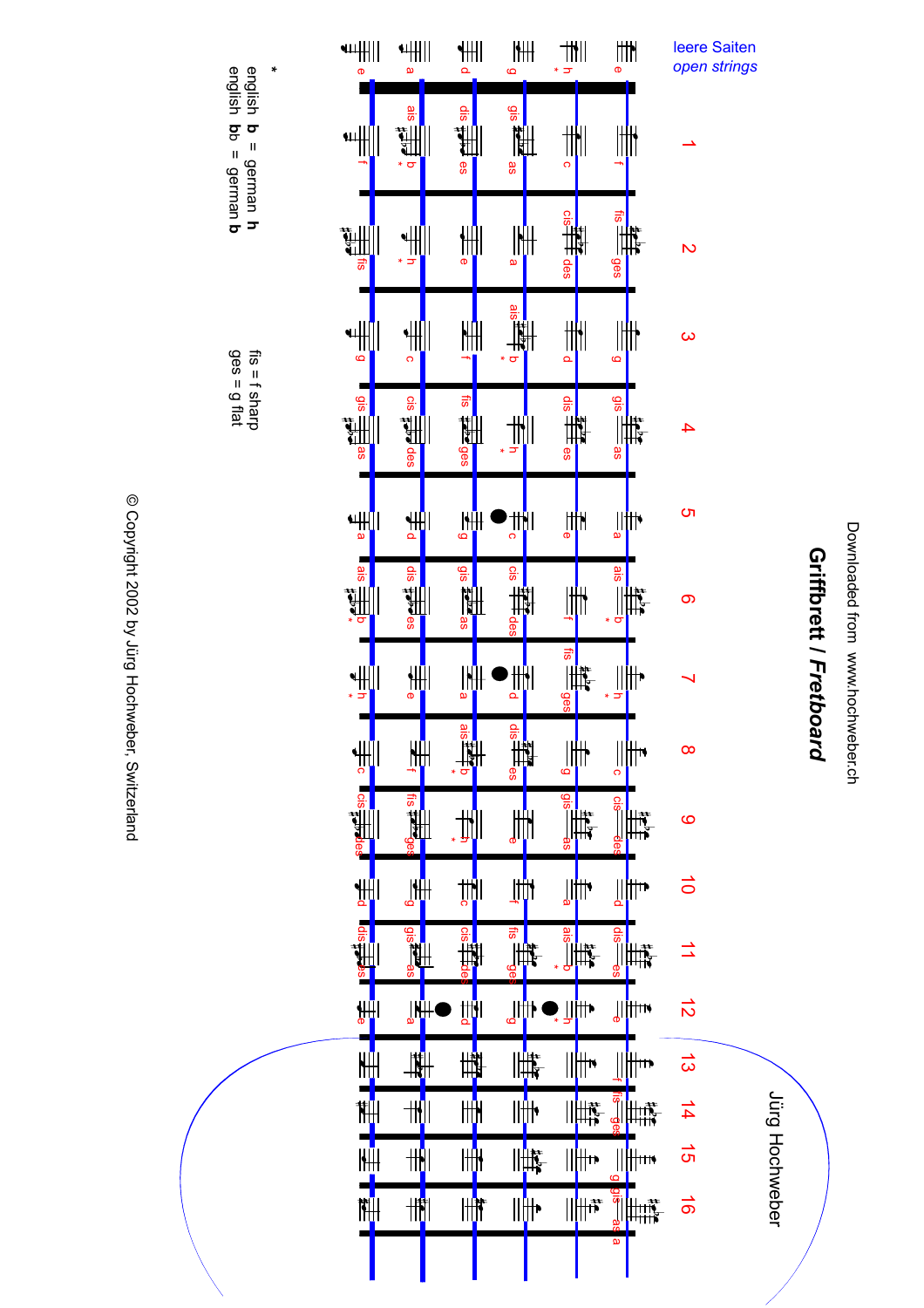